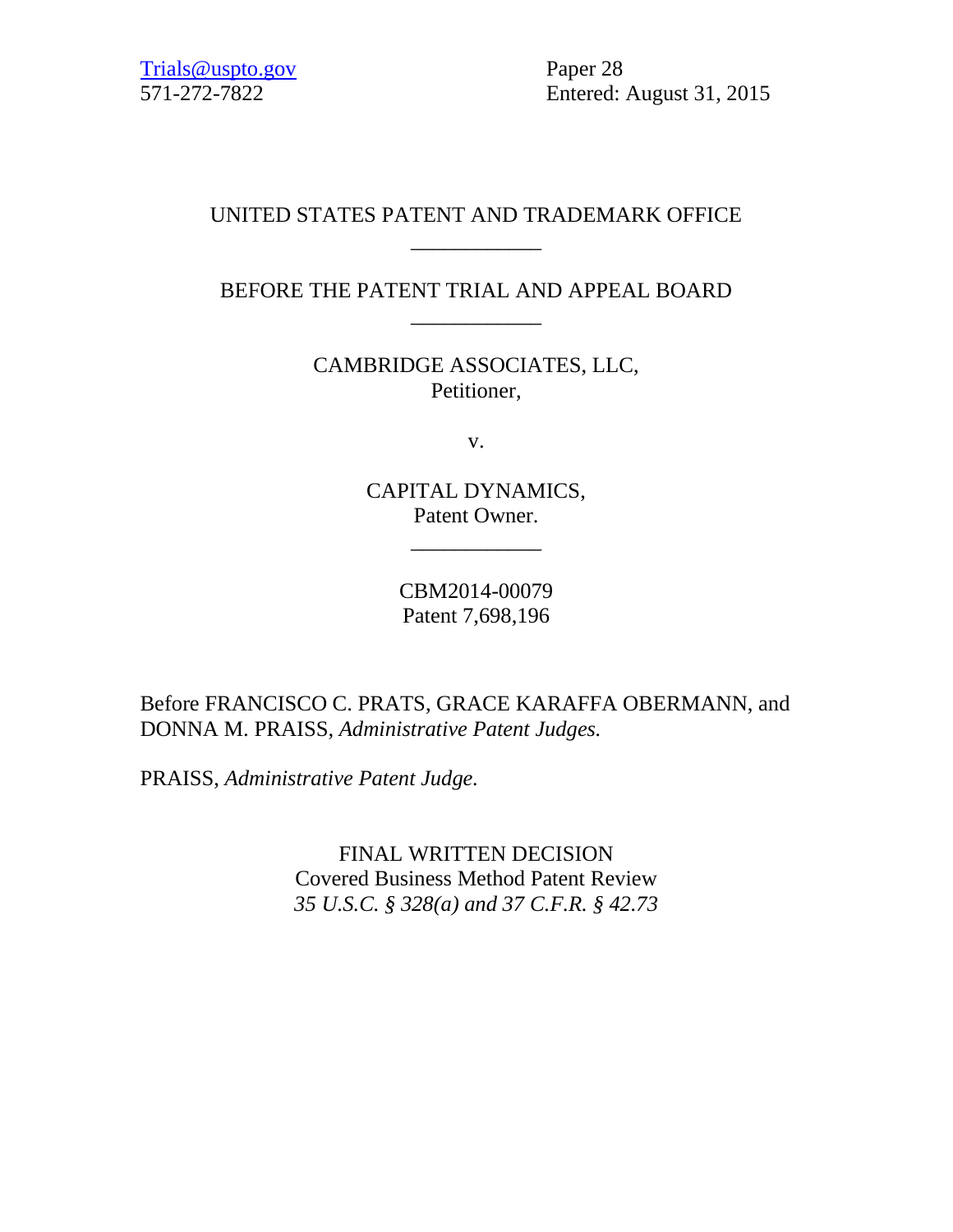#### I. INTRODUCTION

Cambridge Associates, LLC ("Petitioner") filed a Corrected Petition (Paper 4, "Pet.") on March 19, 2014, seeking covered business method patent review of U.S. Patent No. 7,698,196 ("the '196 patent") pursuant to § 18 of the Leahy-Smith America Invents Act, Pub. L. No. 112–29, § 6, 125 Stat. 284, 299–305 (2011) ("AIA"). On September 8, 2014, pursuant to 35 U.S.C. § 324, we instituted this trial as to claims 1–17 of the '196 patent on one ground of unpatentability under 35 U.S.C. § 101 (Paper 9, "Dec. on Inst."). Capital Dynamics ("Patent Owner") filed a Patent Owner Response (Paper 15, "PO Resp."), and Petitioner filed a Reply (Paper 17, "Reply").

Patent Owner filed a Motion to Exclude deposition testimony of Patent Owner's expert, Mr. Reyes, on pages 108 and 109 of the deposition transcript (Ex. 1012). Paper 21. Petitioner opposes the motion on the grounds that the objection to form is unfounded, and the Board is capable of assigning appropriate weight to the evidence presented at trial. Paper 24.

An oral hearing in this proceeding was held on May 5, 2015. A transcript of the hearing is included in the record (Paper 27, "Tr.").

We have jurisdiction under 35 U.S.C. § 6(c). This Final Written Decision is issued pursuant to 35 U.S.C. § 328(a) and 37 C.F.R. § 42.73.

For the reasons that follow, we determine that Petitioner has shown by a preponderance of the evidence that claims 1–17 of the '196 patent are unpatentable under 35 U.S.C. § 101. Because our determination does not rely on the deposition testimony subject to Patent Owner's Motion to Exclude, we dismiss the motion as moot.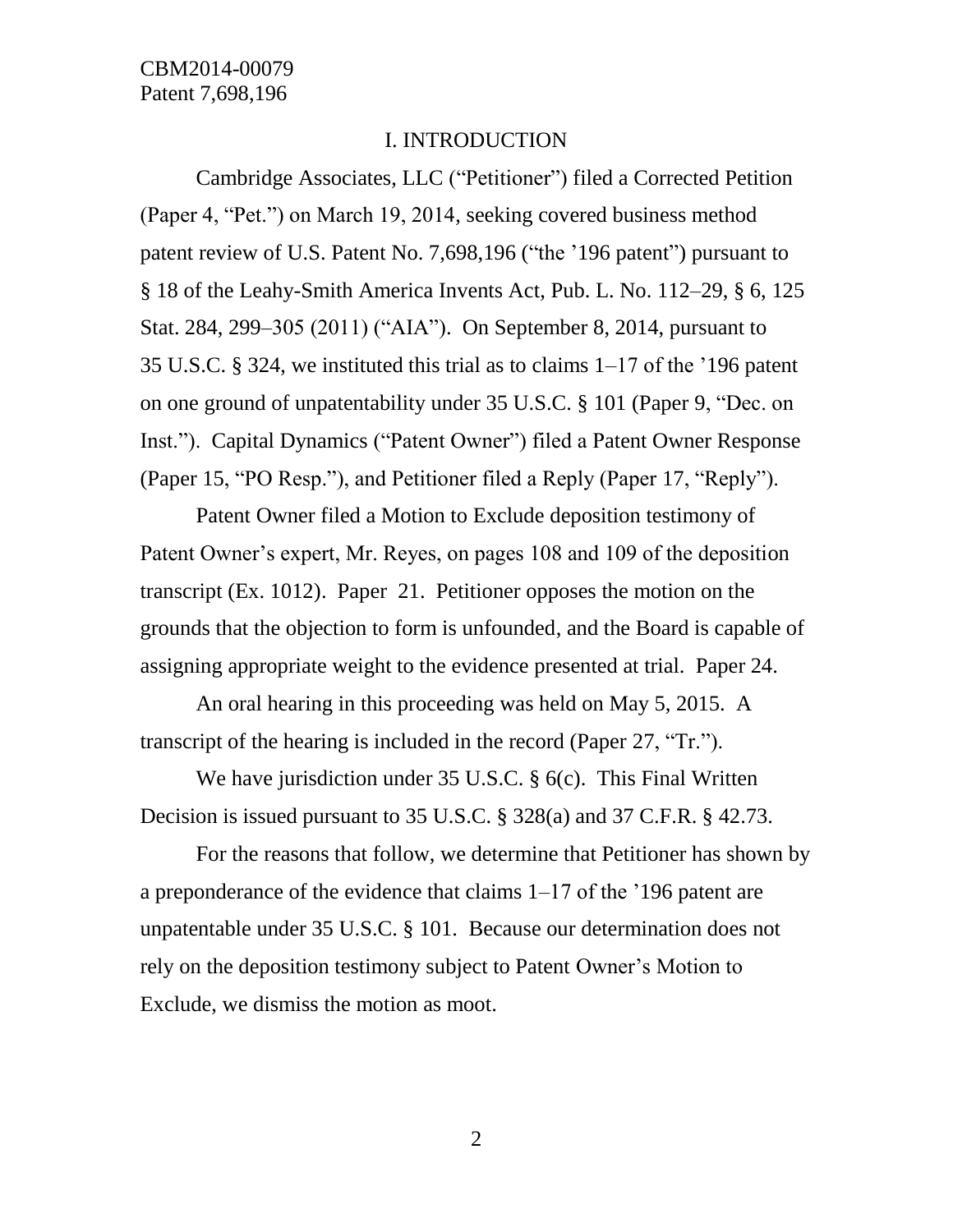#### *A. The '196 Patent (Ex. 1001)*

The '196 patent is directed to a method for analyzing a performance of a financial product or asset having an irregular cash flow by "benchmarking the performance" of the asset relative to "a public market or other index." Ex. 1001, 1:15–18, 7:58–65. An example of a financial product having an irregular cash flow is a private equity investment where funds are invested into an asset (referred to as draw downs) and funds are returned to the investor (referred to as disbursements). *Id*. at 1:26–29. An example of a public index is exchange traded securities. *Id*. at 1:40–42. A direct comparison between those two types of assets is difficult because the former is measured in terms of an internal rate of return while the latter is measured by time weighted returns. *Id*. at 1:35–42. Therefore, the method of the invention uses the traditional asset class as a benchmark or standard in a way that will determine, predict, or model how the non-traditional asset, which has a limited performance history (*id*. at 3:62–65), "would perform under various market scenarios for which actual performance data for the private equity is not available." *Id*. at 1:24–25. The method of the '196 patent "permit[s] more accurate analysis of the performance of private equity assets relative to the performance of a public index, and also permit[s] the simulation of private equity asset behavior." *Id*. at Abstract.

#### *B. Illustrative Claim*

Claim 1 of the '196 patent is illustrative of the claims at issue:

1. A method for benchmarking relative to an index a performance of a financial product having an irregular cash flow, said being method implemented with a computer system comprising one or more computer processors, the method comprising the steps of: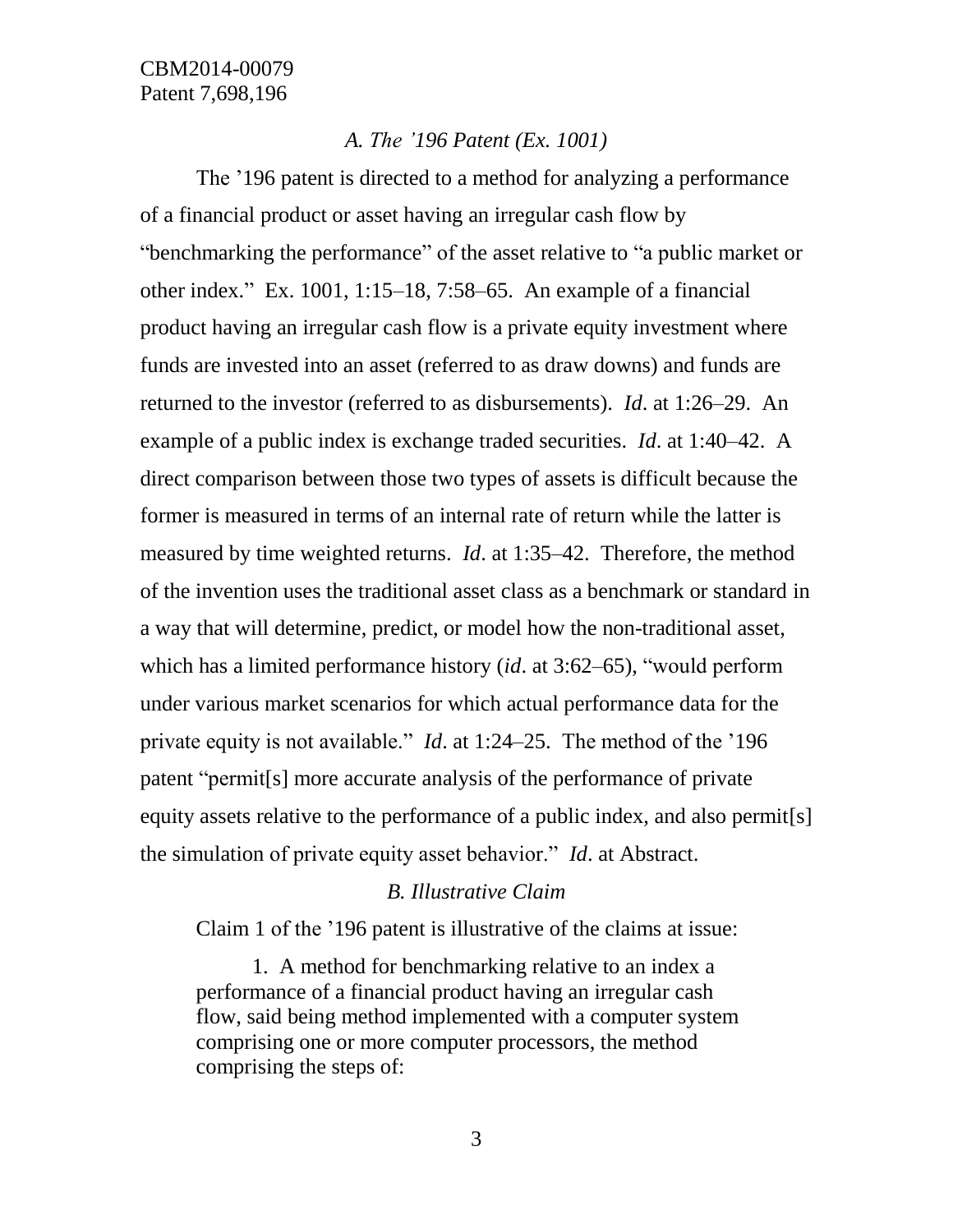receiving using at least one of said computer processors first cash flow data for the financial product over a period of time, the data including at least one input event and at least one output event;

receiving using at least one of said computer processors values for the index over the period of time;

determining using at least one of said computer processors a performance characteristic of the financial product;

determining using at least one of said computer processors a value of a scaling function, wherein a performance characteristic of an investment of a second cash flow in shares valued relative to the index during the period of time has a specified relationship to the performance characteristic of the financial product, the second cash flow corresponding to the first cash flow modified by the scaling function;

the determined value of the scaling function providing a measure of the performance of the financial product relative to the index.

## *C. Related Proceedings*

Petitioner indicates that it has been sued for infringement of the '196 patent by Patent Owner in *Capital Dynamics AG v. Cambridge Assocs., LLC*, 1:13-cv-07766 (S.D.N.Y.). Pet. 9.

*D. Alleged Ground of Unpatentability Instituted in Trial*

Petitioner contends that claims 1–17 of the '196 patent are

unpatentable for claiming ineligible subject matter under 35 U.S.C. § 101.

### II. ANALYSIS

#### *A. Claim Interpretation*

The Board interprets claims of unexpired patents using the "broadest reasonable construction in light of the specification of the patent in which [they] appear[]." 37 C.F.R. § 42.300(b). Claim terms are given their plain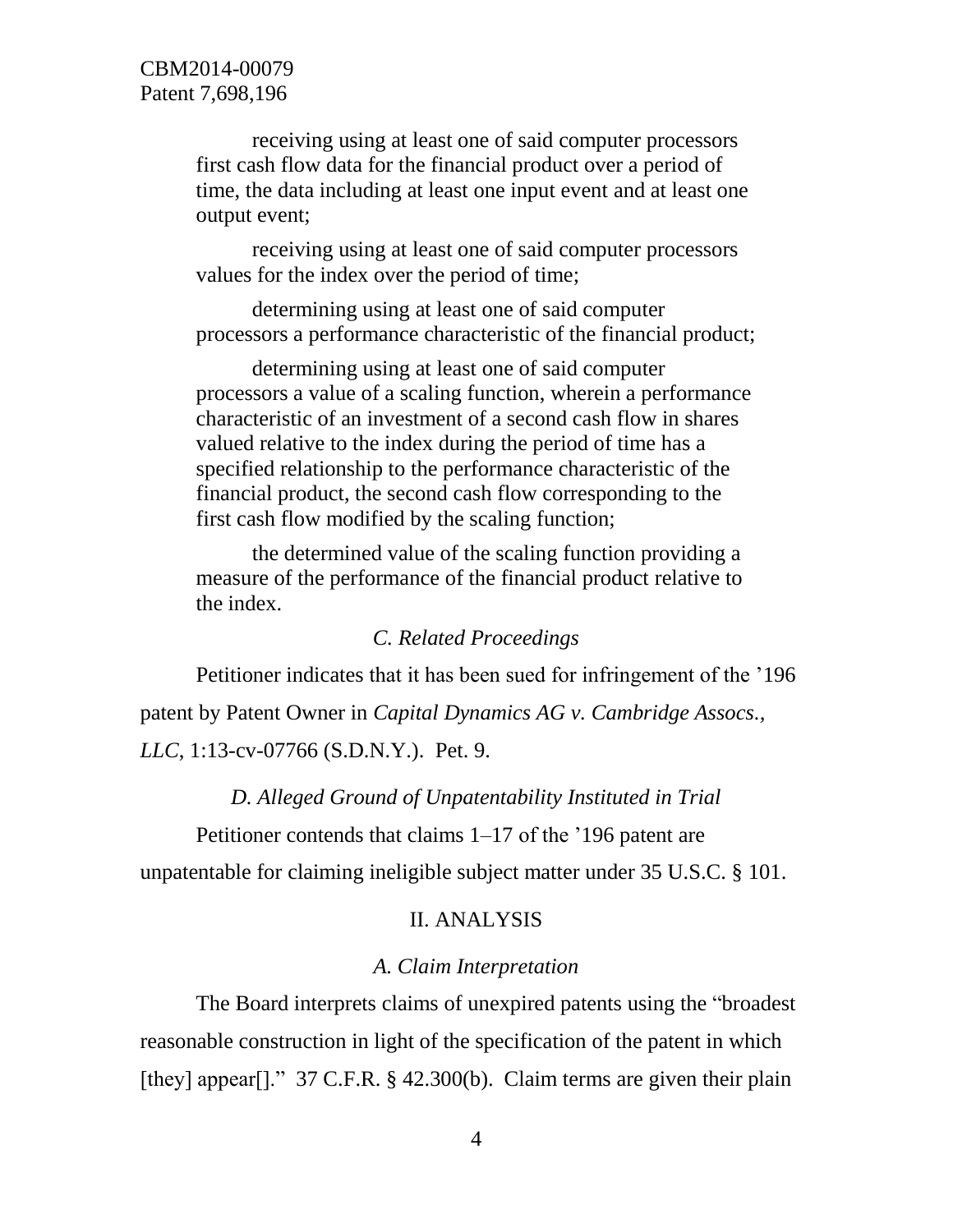and ordinary meaning as would be understood by a person of ordinary skill in the art at the time of the invention and in the context of the entire patent disclosure. "There are only two exceptions to this general rule: 1) when a patentee sets out a definition and acts as his own lexicographer, or 2) when the patentee disavows the full scope of a claim term either in the specification or during prosecution." *Thorner v. Sony Comput. Entm't Am. LLC*, 669 F.3d 1362, 1365 (Fed. Cir. 2012).

In the Decision on Institution, we interpreted various claim terms of the '196 patent as follows:

| Claim Term (Claims)          | Interpretation                  |
|------------------------------|---------------------------------|
| "performance characteristic" | a measure or indication of      |
| (1, 5, 11, 12, and 17)       | performance                     |
| "scaling function"           | a formula or constant           |
| $(1, 7-10, 12, 14, and 17)$  |                                 |
| "final value"                | ordinary meaning of final value |
| $(5 \text{ and } 15)$        |                                 |

*See* Dec. on Inst. 5–9. The parties do not dispute these interpretations in their Patent Owner Response and Reply. We adopt the above claim constructions based on our previous analysis, and see no reason to deviate from those constructions based on the record after trial.

#### III. ANALYSIS

#### *A. Covered Business Method Patent*

We determined, in the Decision on Institution, that the '196 patent is a covered business method patent as defined in Section  $18(a)(1)(E)$  of the America Invents Act and 37 C.F.R. § 42.301, because at least one claim of the '196 patent is directed to a covered business method. Dec. on Inst. 9–12.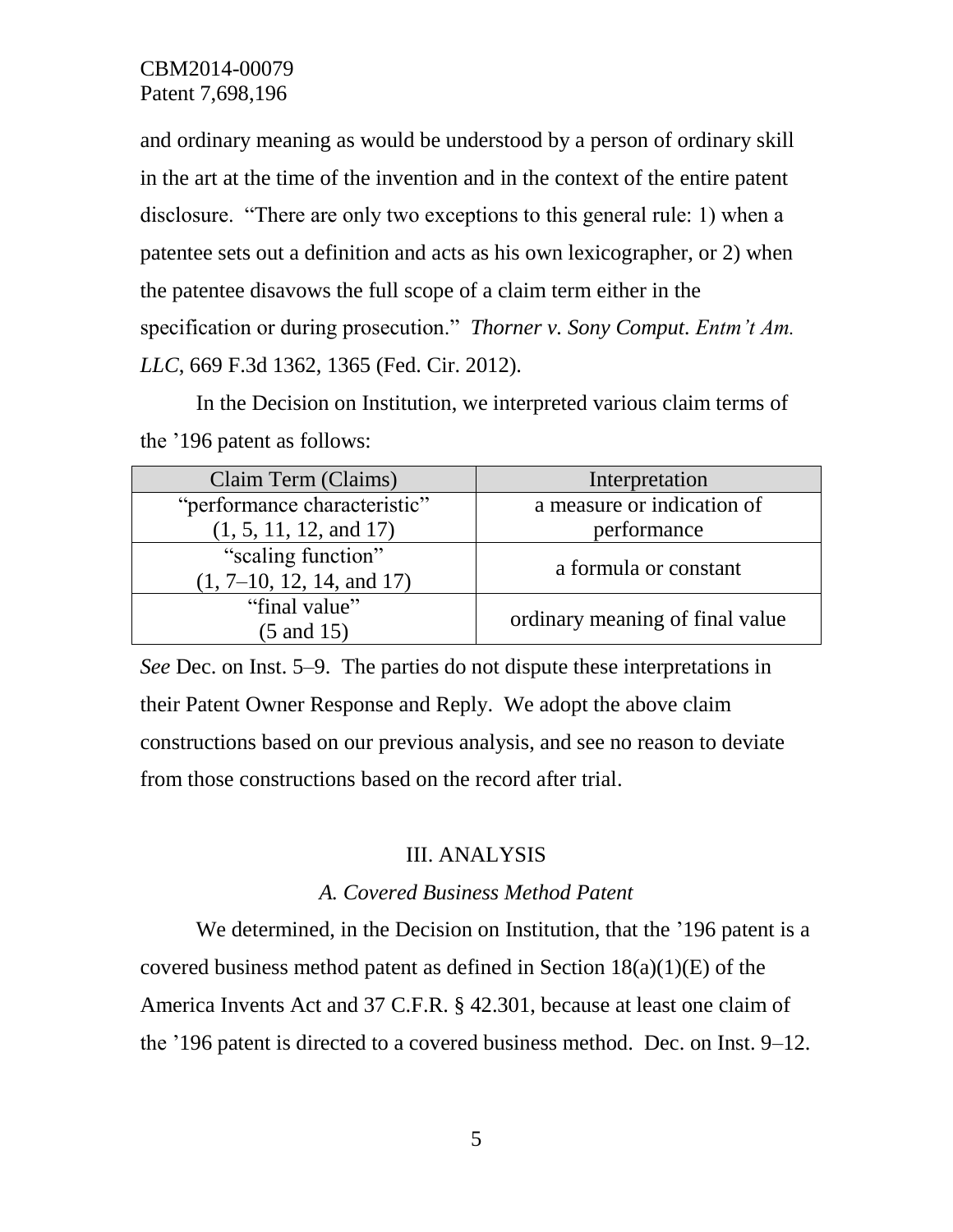Patent Owner does not dispute our previous analysis in their Patent Owner Response. We reaffirm our determination in the Decision on Institution that the '196 patent is eligible for a covered business method patent review.

#### *B. Claims 1–17 Are Directed to Non-Statutory Subject Matter*

Petitioner challenges claims 1–17 of the '196 patent as directed to ineligible subject matter under 35 U.S.C. § 101. Pet. 16–31. Patent Owner disagrees and maintains that its claims are directed to patent-eligible processes because the claims do not recite an abstract idea or mathematical computation. PO Resp. 11–18.

## *1. Section 101 Subject Matter Eligibility*

Patent-eligible subject matter is defined in 35 U.S.C. § 101 as "any new and useful process, machine, manufacture, or composition of matter, or any new and useful improvement thereof." The Supreme Court recognizes three categories of subject matter that are ineligible for patent protection: "laws of nature, physical phenomena, and abstract ideas." *Bilski v. Kappos*, 561 U.S. 593, 601 (2010). Although a law of nature or an abstract idea by itself is not patentable, a practical application of the law of nature or abstract idea may be deserving of patent protection. *Mayo Collaborative Servs. v. Prometheus Labs., Inc.*, 132 S. Ct. 1289, 1293–94 (2012). A practical application, however, must do more than simply state the law of nature or abstract idea and add the words "apply it" to be patentable. *Id*. at 1294; *Gottschalk v. Benson*, 409 U.S. 63, 67 (1972). Furthermore, "the mere recitation of a generic computer cannot transform a patent-ineligible abstract idea into a patent-eligible invention." *Alice Corp. Pty, Ltd. v. CLS Bank Int'l*, 134 S. Ct. 2347, 2358 (2014). "Thus, if a patent's recitation of a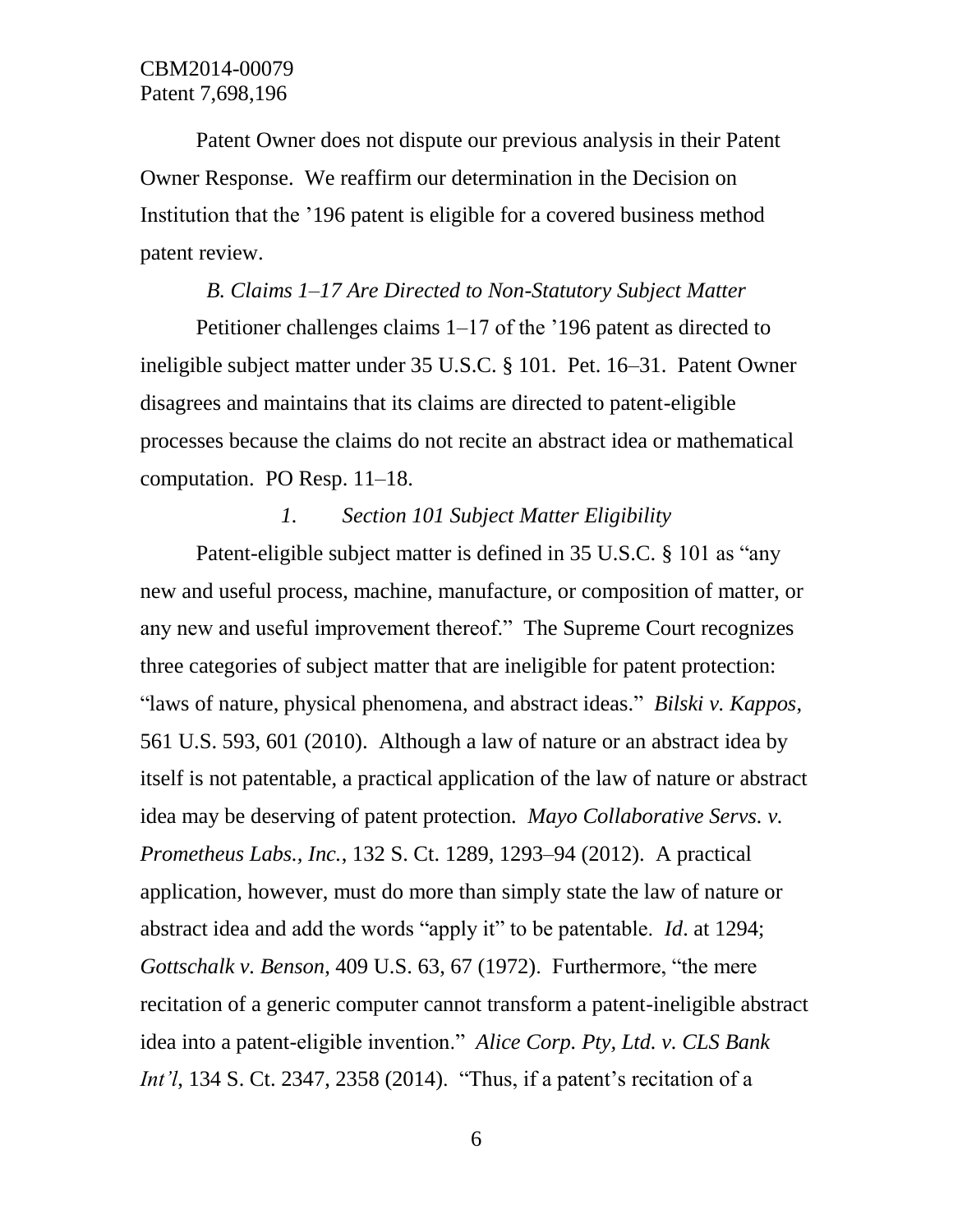computer amounts to a mere instruction to 'implemen[t]' an abstract idea 'on . . . a computer,' that addition cannot impart patent eligibility." *Id*. (internal citation omitted).

In *Alice*, the Supreme Court applied the two-part framework set forth in *Mayo* to "distinguish[] patents that claim laws of nature, natural phenomena, and abstract ideas from those that claim patent-eligible applications of those concepts." *Id*. at 2355. The first step is to determine whether the claims are directed to one of the above patent-ineligible categories. *Id*. The second step is to determine whether additional elements of the claims transform the claims such that the combination is "sufficient to ensure that the patent in practice amounts to significantly more than a patent upon the [ineligible concept] itself." *Id*. (quoting *Mayo*, 132 S. Ct. at 1294). The "prohibition against patenting abstract ideas 'cannot be circumvented by attempting to limit the use of the formula to a particular technological environment' or adding 'insignificant postsolution activity.'" *Bilski*, 561 U.S. at 610–11 (quoting *Diamond v. Diehr*, 450 U.S. 175, 191–92 (1981)).

"The 'abstract ideas' category embodies the longstanding rule that '[a]n idea of itself is not patentable.'" *Alice*, 134 S. Ct. at 2355 (quoting *Benson*, 409 U.S. at 67). Whether a phenomenon of nature, a mental process, or an "abstract intellectual concept[]," these categories of invention are unpatentable because "they are the basic tools of scientific and technological work." *Benson*, 409 U.S. at 67. The patents at issue in *Alice* claimed "a method of exchanging financial obligations between two parties using a third-party intermediary to mitigate settlement risk." *Alice*, 134 S. Ct. at 2356. Like the method of hedging risk in *Bilski*, 561 U.S. at 628–– which the Court deemed "a method of organizing human activity"––*Alice*'s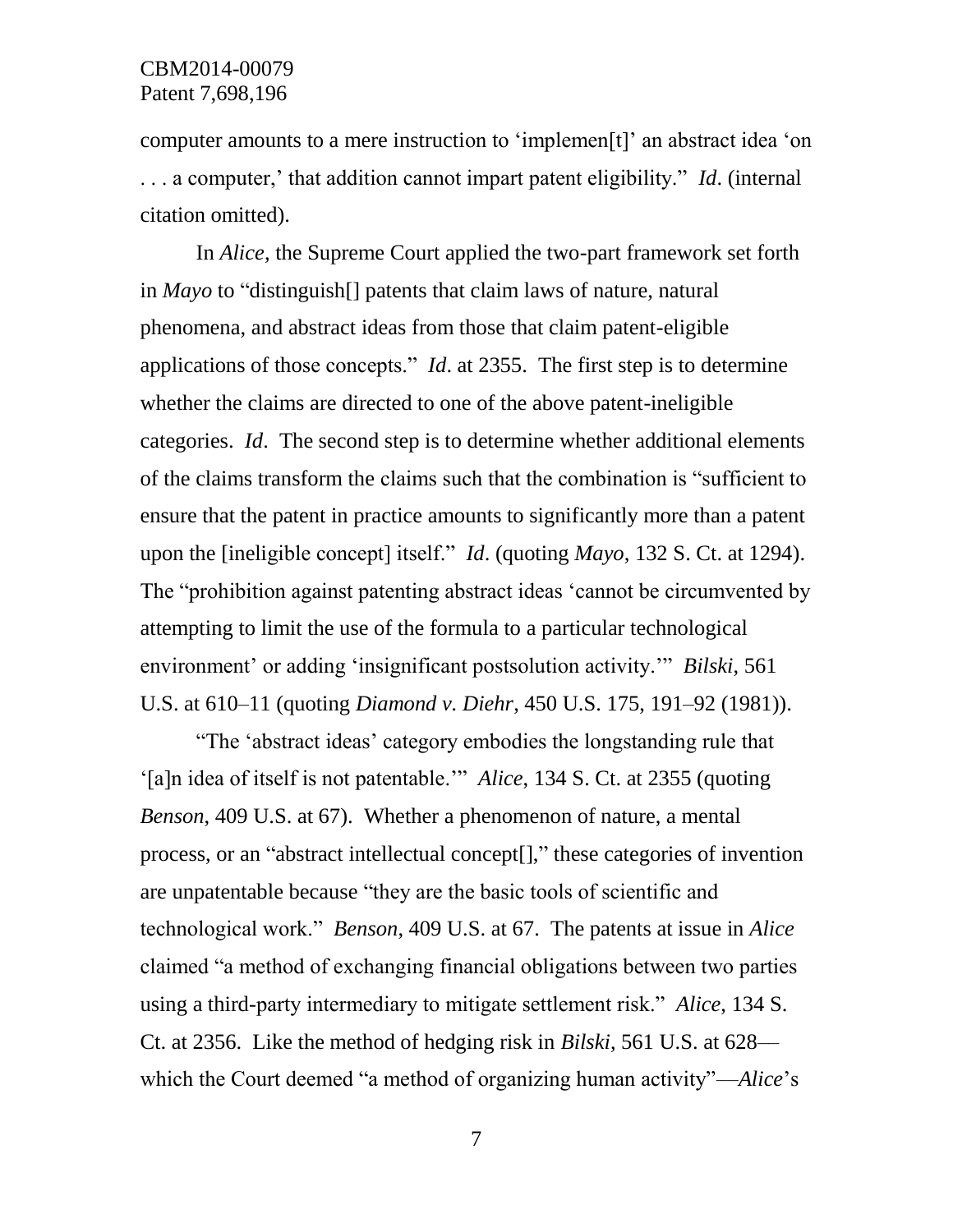"concept of intermediated settlement" was held to be "a fundamental economic practice long prevalent in our system of commerce" and, thus, an abstract idea. *Alice*, 134 S. Ct. at 2356. In *Parker v. Flook*, 437 U.S. 584, 594–95 (1978), a mathematical formula for computer alarm limits in a catalytic conversion process was held to be an ineligible idea. In *Benson*, 409 U.S. at 71–72, claims involving an algorithm for converting binarycoded decimal numerals into pure binary form were, in practical effect, a patent on the algorithm itself and an ineligible idea.

As recognized by our reviewing court, "any given analysis in a § 101 'abstract idea' case is hardly a clear guidepost for future cases arising under § 101 ––each case stands on its own, and requires separate analysis by the judges who must make the decision." *Versata Dev. Grp., Inc. v. SAP Am., Inc.*, No. 2014-1194, slip op. at 56 (Fed. Cir. July 9, 2015).

### *2. Claims 1–17 Are Directed to an Ineligible Idea*

Petitioner asserts that the claims are not patent eligible because they are directed to a mathematical computation that is an abstract idea. Pet. 18. According to Petitioner, the independent claims "use computers and processors as nothing more than calculators to expedite a purely mathematical analysis." *Id*. at 21. Petitioner also asserts that the dependent claims only add field-of-use-type limitations that identify the financial products to be analyzed, characterize an output variable, or specify other variables or limitations for the calculation. *Id*. at 24.

Petitioner further asserts that the claims are directed to an abstract idea because they "can be performed by a human without a computer." *Id*. at 27. Petitioner relies upon the Declaration of Dr. David Robinson (Ex. 1006 ("Robinson Decl.") ¶ 20) and the '196 patent itself (Ex. 1001, Fig. 11,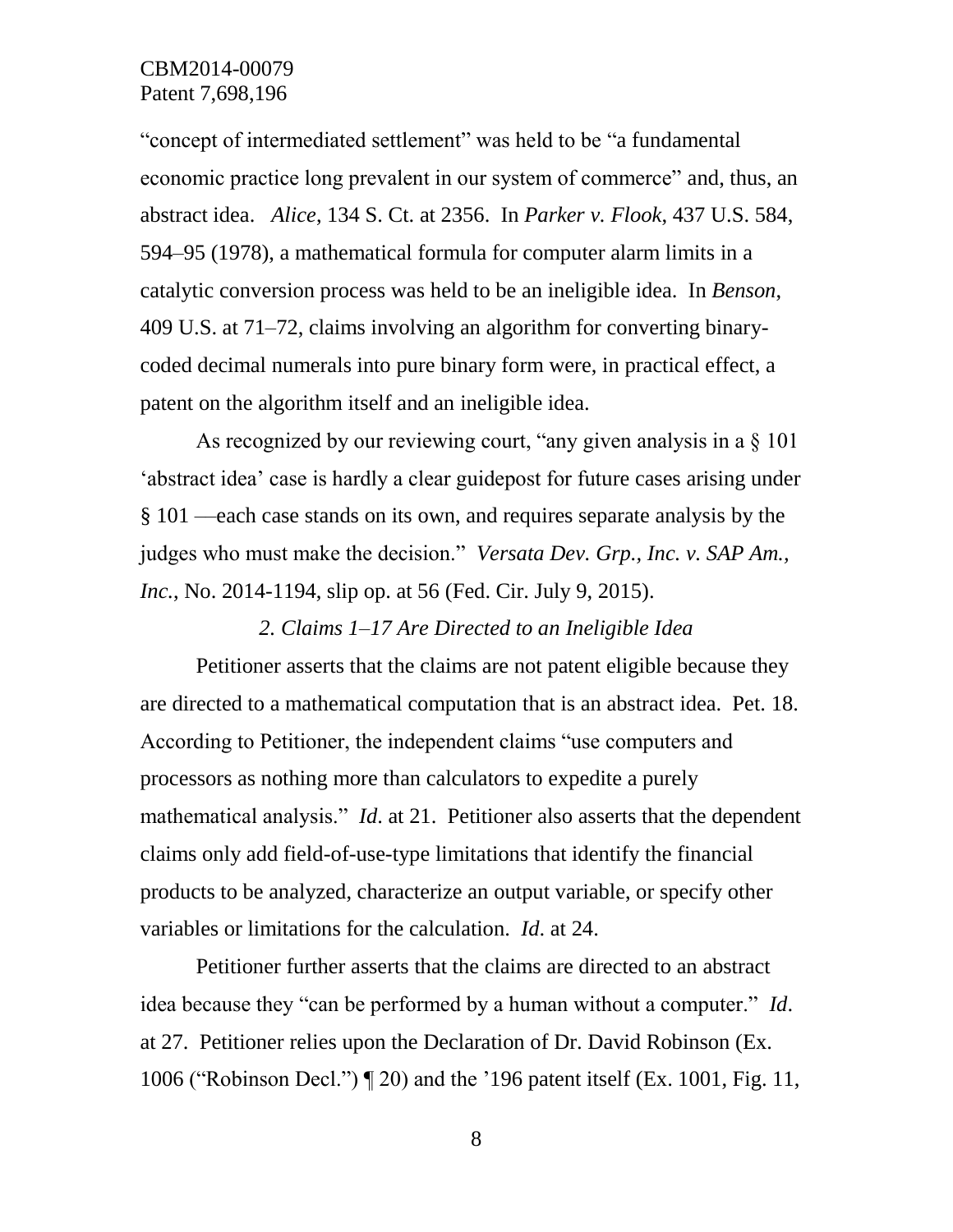16:55–17:25) to show that the data is merely manipulated through multiplication or division, making it amenable to a pencil-and-paper analysis, and that the scaling function step is explicitly described as being determined without a computer. Pet. 27.

Patent Owner contends that Petitioner improperly dissects the claims into old and new elements, but, when considered as a whole, the claims are not directed to an abstract idea. For example, Patent Owner states:

[T]he claims are directed towards specific methods for modeling, transforming and analyzing data from a financial product in order to measure the performance of the financial product relative to a public index.

PO Resp. 12. Patent Owner identifies the scaling function required by each of independent claims 1, 12, and 17 as creating a "second cash flow," a "scaled version of the cash flow," or "a plurality of simulated cash flows" that is "a synthetic cash flow used in the computer model to analyze the reallife data." *Id*. at 13. Additionally, Patent Owner asserts that patentability is supported by additional limitations in the independent claims that require computer processors to receive cash flow data, and to determine a performance characteristic of the financial product and a value of a scaling function. *Id*. at 14–15. Patent Owner further contends that:

Petitioner's expert himself demonstrated that the computer benchmarking system and claimed computer models cannot (and should not) be attempted without a properly programmed computer system.

PO Resp. 18.

Petitioner responds that the scaling function is nothing more than a mathematical manipulation of data that correlates data representing private equity investments with data representing market performance. Reply 3–4.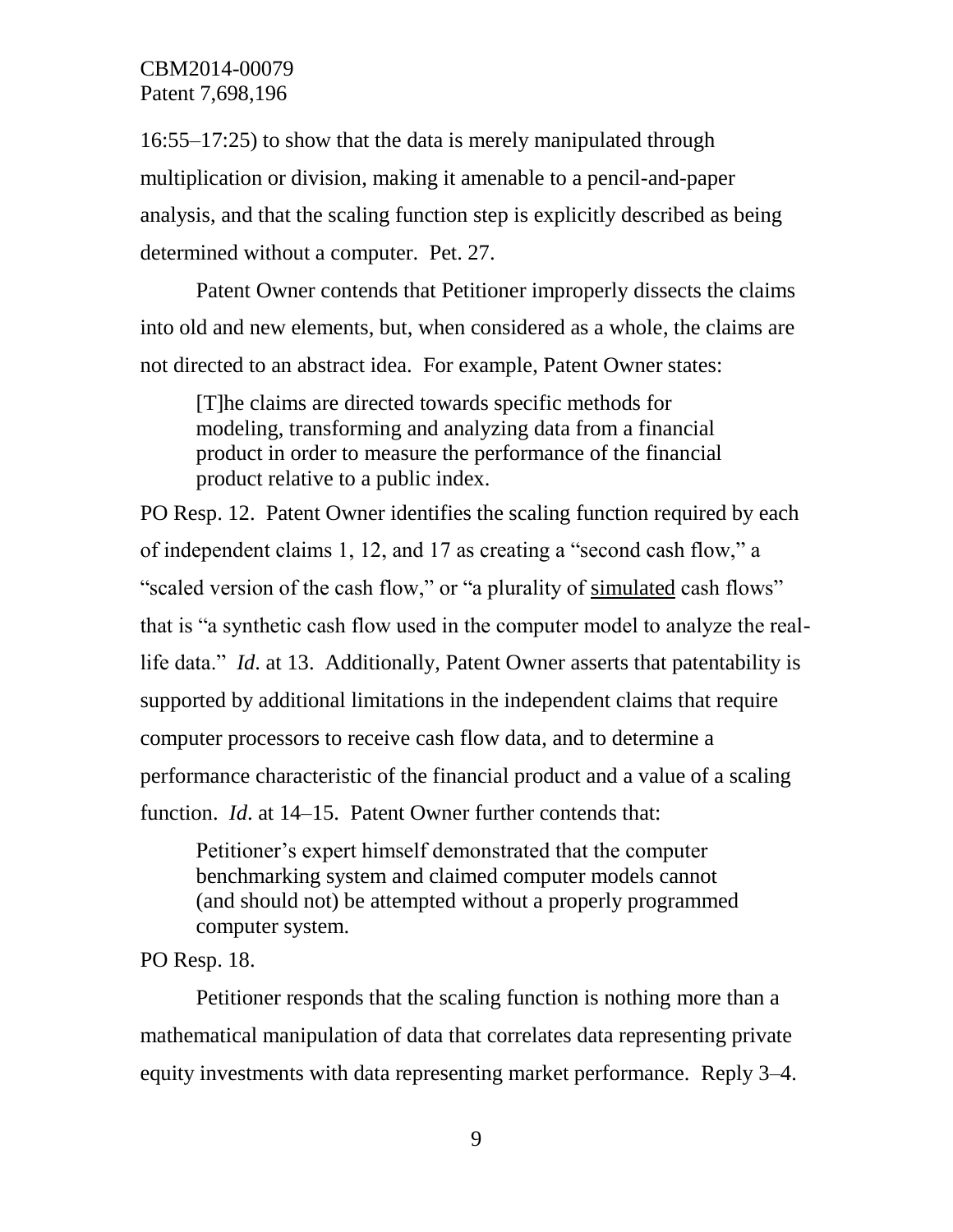Petitioner further responds that Patent Owner's expert, Mr. Jesse Reyes, demonstrated at his deposition that the scaling function is derived from four mathematical equations, can be calculated without a computer from minimal financial data for the benchmarked product and corresponding market data, and can provide a measure of performance in terms of better or worse than the index. *Id*. at 3 (citing Ex. 1012, 112:23–119:17, 136:10–23). Petitioner also cites embodiments in the '196 patent that use "simple addition, subtraction, and division" to derive the scaling function. *Id*. at 4 (citing Ex. 1001, 11:4–46). Petitioner likens the '196 patent's mathematical correlations between two sets of data to the manipulation of two data sets that the Federal Circuit determined was an unpatentable abstract idea in *Digitech Image Techs., LLC v. Elecs. for Imaging, Inc*., 758 F.3d 1344, 1350 (Fed. Cir. 2014). Reply 4.

When asked at oral hearing how the '196 patent claims other than a mathematical relationship or an improved method of calculation, Patent Owner's counsel stated

I think it is an improved method of comparing financial products, that's the way we understand it, of comparing a private equity product with a public index.

#### Tr. 42:7–10.

"[C]omparing public and private equity data [using] a conventional technique known as PME, short for Public Market Equivalent" was known prior to the '196 patent invention. Ex. 1001, 1:66–2:3. The '196 patent describes the shortcomings of the known benchmarking analyses:

What has been absent from conventional analysis is a technique to allow the use of a private equity data set that is valid for a first time period relative to a benchmark as the source for a derived data set for use in analyzing performance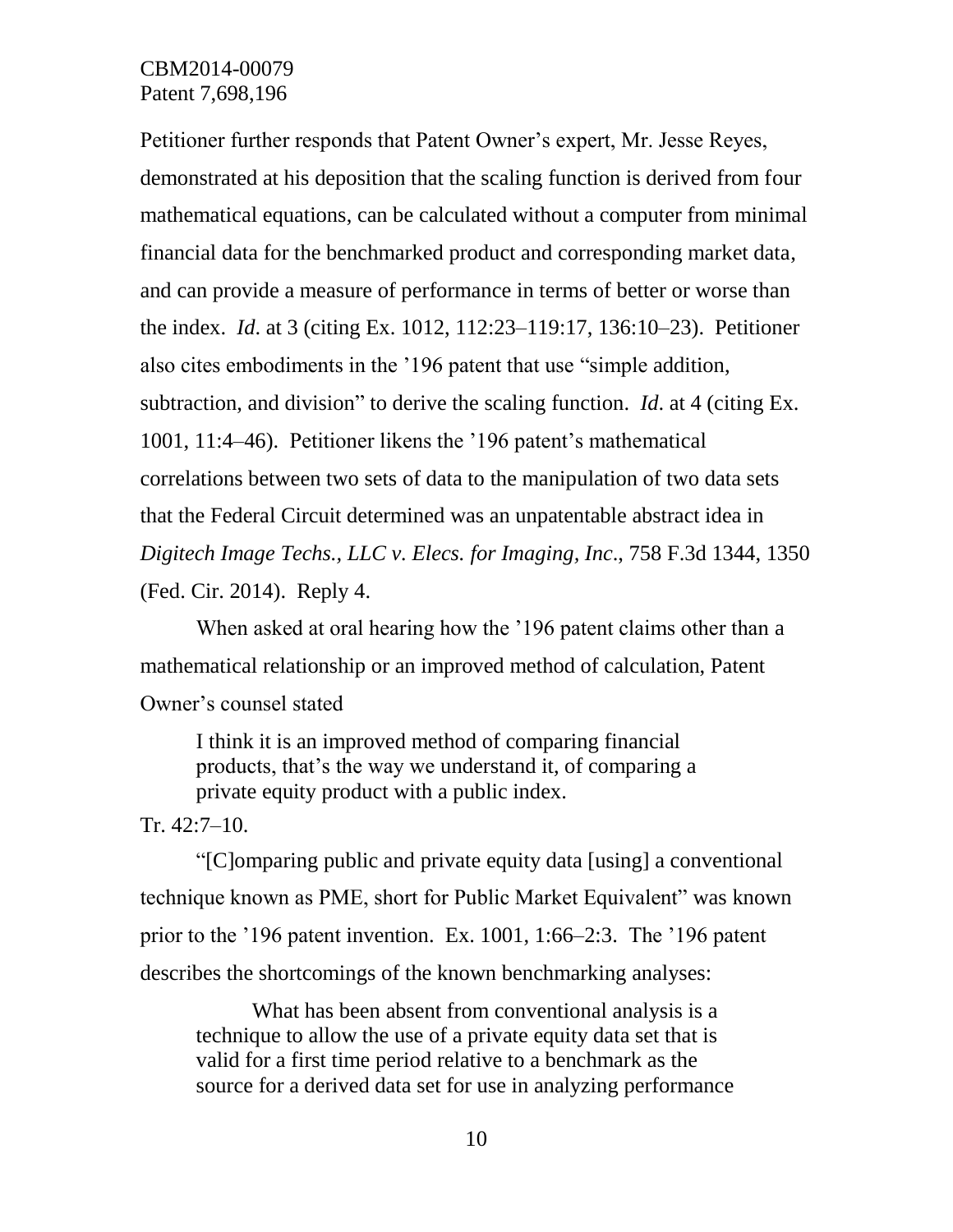against the (historical or generated) benchmark over a second time period for which good private equity data is lacking. This would permit the accurate use of sophisticated data analysis techniques and tools, such as Monte-Carlo and historic simulation systems. These simulation systems have been developed for use in analyzing and predicting the behavior and comparative risk of investments in public equities or other more traditional assets for which there is a much longer set of market data for a much greater number of entities and for which performance data, such as pricing, is available on a comparatively continuous basis during that time span.

*Id.* at 4:16–30. According to the "Summary of the Invention" section of the '196 patent, the objects of the invention "are achieved by scaling the cash flows of a private equity asset (or other investment or liability, such as a hedge fund) or scaling a corresponding cash flow applied to a benchmarking index, in a way that addresses the deficiencies of the conventional PME process." *Id*. at 5:59–63. "[A] cash flow scaling factor or function is selected." *Id*. at 5:63–64. The Specification discloses how the scaling factor or function is selected or derived:

[C]omplex scaling factors, functions and models can also be used and applied to either or both cash flow components (i.e., disbursements and/or draw downs). For example different scaling factors can be used for different time periods, determined using a mathematical function (linear, exponential, or any other), derived from a set of market data (public equity, bonds, treasuries, interest rates, exchange rates, trading volume, etc.), set to provide a level of stress or providing a multidimensional set of descriptive parameters, or various combinations of the above.

*Id*. at 6:18–27.

The disclosures above evidence that the steps of analyzing the performance of private equity assets relative to the performance of a public index were known prior to the invention of the '196 patent, that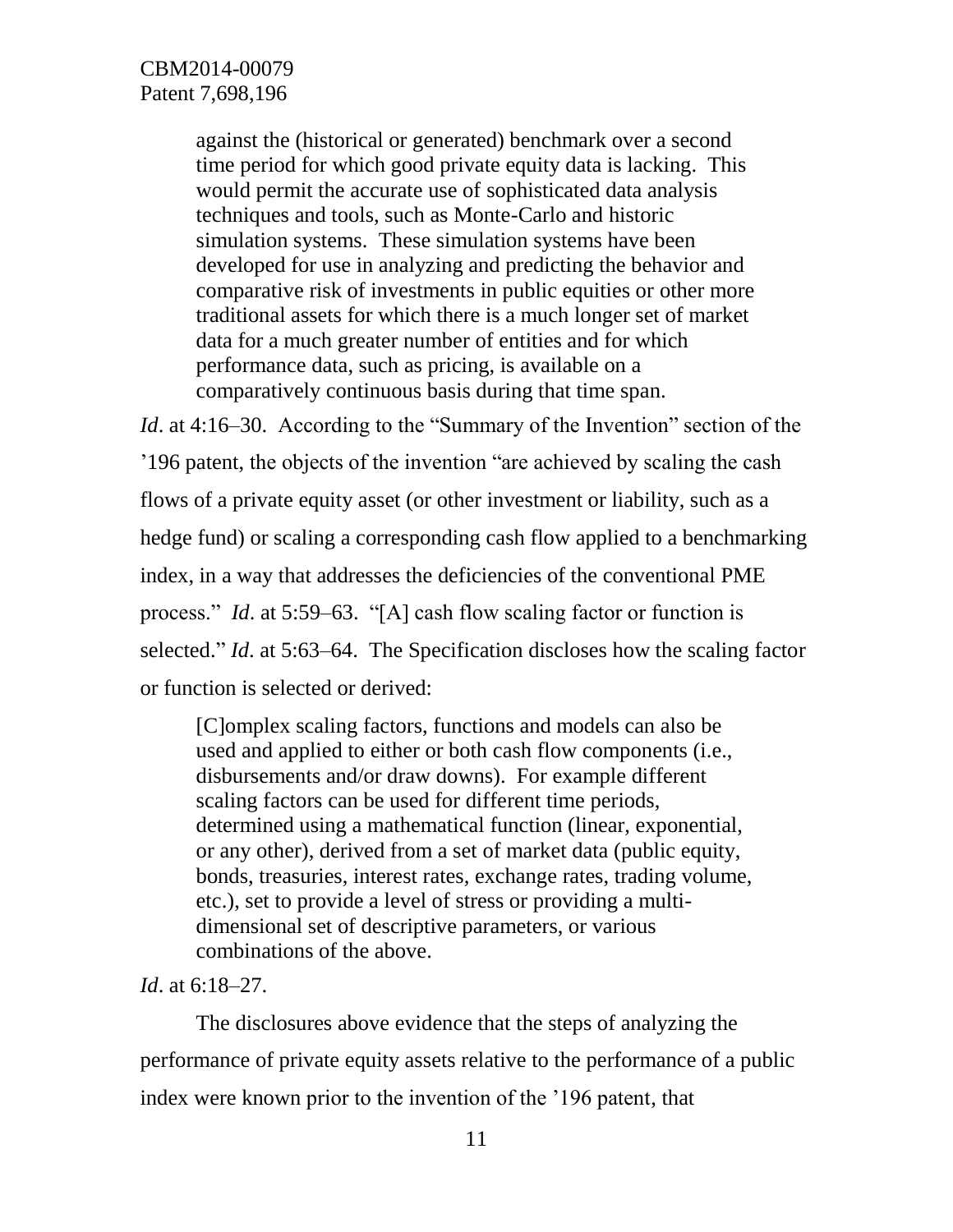sophisticated data analysis tools also existed, and that the scaling factor or function required by the '196 patent claims is determined using a mathematical function and is derived from a set of market data. The deposition testimony of Patent Owner's expert supports Petitioner's argument that (1) mathematical computation is a component of PME (Ex. 1012, 40:15–41:10); (2) determining a scaling factor (represented as lambda in equation 3 at column 11 in the '196 patent) in particular is a mathematical computation (*id*. at 121:20–122:13); and (3) the scaling factor itself is a measure of relative performance in terms of "better or worse" (*id*. at 136:10– 15).

Patent Owner disputes Petitioner's characterization of the '196 patent claims as simply a mathematical formula or algorithm, asserting that Petitioner dissects the claim rather than treating it as a whole with all of its limitations. PO Resp. 11–16. However, the method steps that accompany the step of determining a scaling function in each of the independent claims involve only receiving, outputting, or otherwise manipulating data, namely, cash flow data for the financial product and values for the index.

We agree with Petitioner that *Digitech* is instructive guidance concerning claims to "a process that employs mathematical algorithms to manipulate existing information to generate additional information." *Digitech*, 758 F.3d at 1351 (citing *Parker v. Flook*, 437 U.S. at 595) (concluding such claims are ineligible subject matter). Like the '196 patent claims, the process claim in *Digitech* did not recite expressly mathematical formulae or equations. It claimed, in prose, generating two data sets by taking existing information, such as measured chromatic stimuli, spatial stimuli, and device response characteristic functions, and organizing the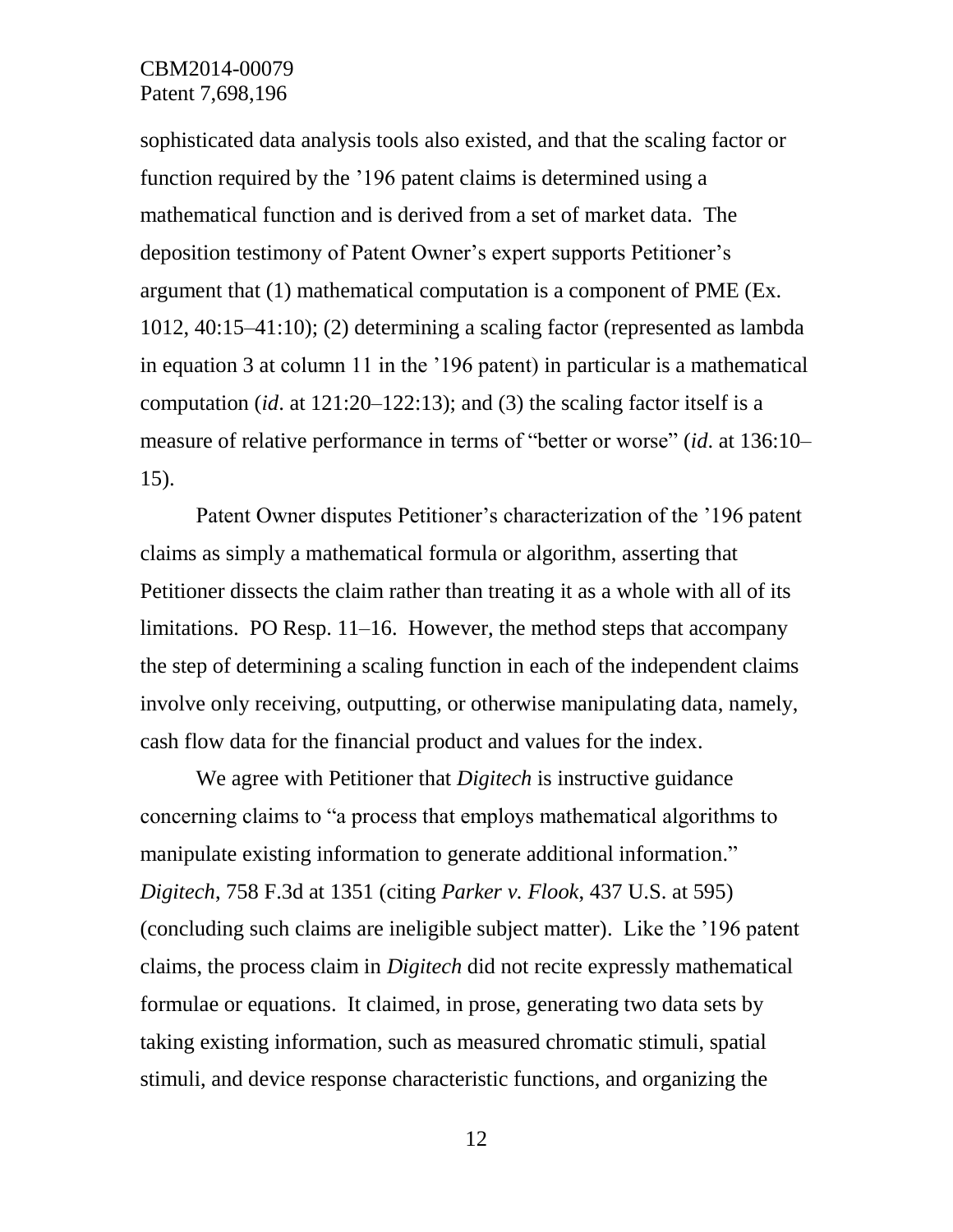information into a new form called a device profile. *Digitech*, 758 F.3d at 1350–51. The method claim was determined to be an abstract idea "because it describes a process of organizing information through mathematical correlations and is not tied to a specific structure or machine." *Id*. at 1350. The absence of expressly recited mathematical formulae or equations in the claim carried no significance in determining whether the claims as a whole were directed to the abstract idea. *See also Alice*, 134 S. Ct. at 2356–57 (noting that no special significance was given to the fact that one of the claims in *Bilski* reduced hedging to a mathematical formula).

In sum, because we agree with Petitioner that the challenged claims involve determining a mathematical correlation, like the claims in *Digitech*, we conclude that the first step in the *Alice/Mayo* test is met for claims 1–17.

*3. The Claims Lack a Patent Eligible Inventive Concept*

The second step of our analysis requires us to determine whether the claims do more than describe the abstract idea identified *supra*. *Ultramercial, Inc. v. Hulu, LLC*, 772 F.3d 709, 715 (Fed. Cir. 2014). In this step, we must examine the limitations of the claims to determine whether they contain an "inventive concept" to "transform" the claimed abstract idea into patentable subject matter. *Id*. "A claim that recites an abstract idea must include additional features to ensure that the claim is more than a drafting effort designed to monopolize the abstract idea." *Id*. (quoting *Mayo*, 132 S. Ct. at 1297) (internal quotation marks and brackets omitted).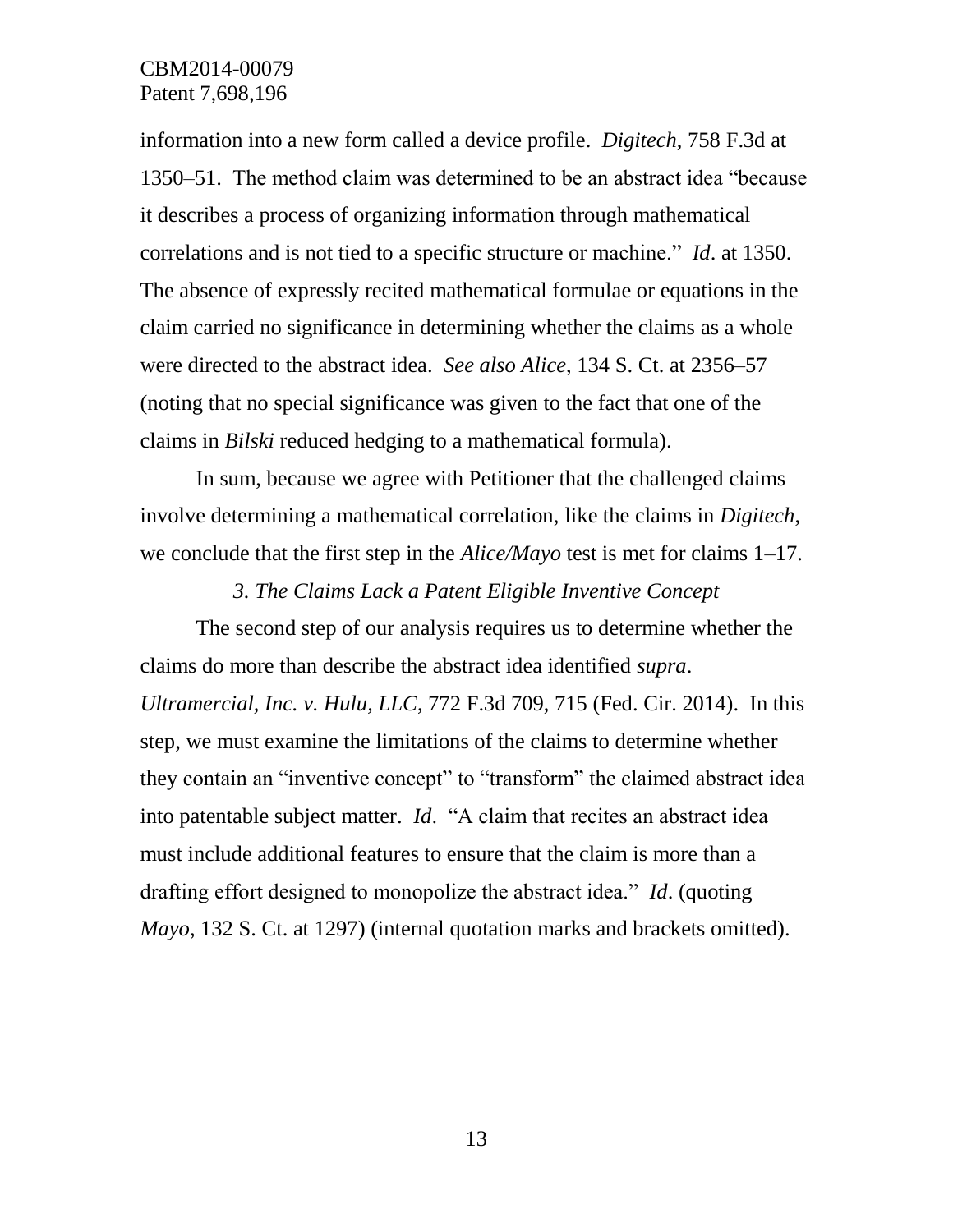Petitioner asserts that the claims fail the machine-or-transformation test for determining patent eligibility. Petitioner argues that the only machine mentioned in the claims is a general purpose computer and its processors rather than a specific combination of computer components interacting in a specific way to accomplish the claimed methods. Pet. 29.

Even if the claims are found to be directed to an abstract idea, Patent Owner contends they are patent eligible because they contain inventive concepts. PO Resp. 24–26. According to Patent Owner, the inventive concept is the use of a scaling function to transform irregular cash flow data into a second cash flow, which is the improvement on existing PME (Public Market Equivalent) benchmarking methods. *Id*. at 25. Patent Owner asserts that the rejection of Petitioner's obviousness grounds in our Decision on Institution amounts to an "effective[] finding that the claims did contain inventive concepts over the best prior art that Cambridge could locate." *Id*.

Patent Owner also contends that the "computer system comprising one or more computer processors" and the "at least one of said computer processors" recited in each of the independent claims are meaningful limitations. *Id*. at 26–28. According to Patent Owner, the claimed computer technology "is integral to meeting the requirements of accuracy, precision and timeliness," which can be difficult in the private equity world. *Id*. at 27 (citing Ex. 2004 ¶¶ 80, 86–96). Patent Owner contends that Dr. Robinson demonstrated at his deposition that he was unable to perform the claimed steps without a computer, therefore "manual steps alone" would not provide the results necessary "for any present day, real-world application." *Id.* at 27–28.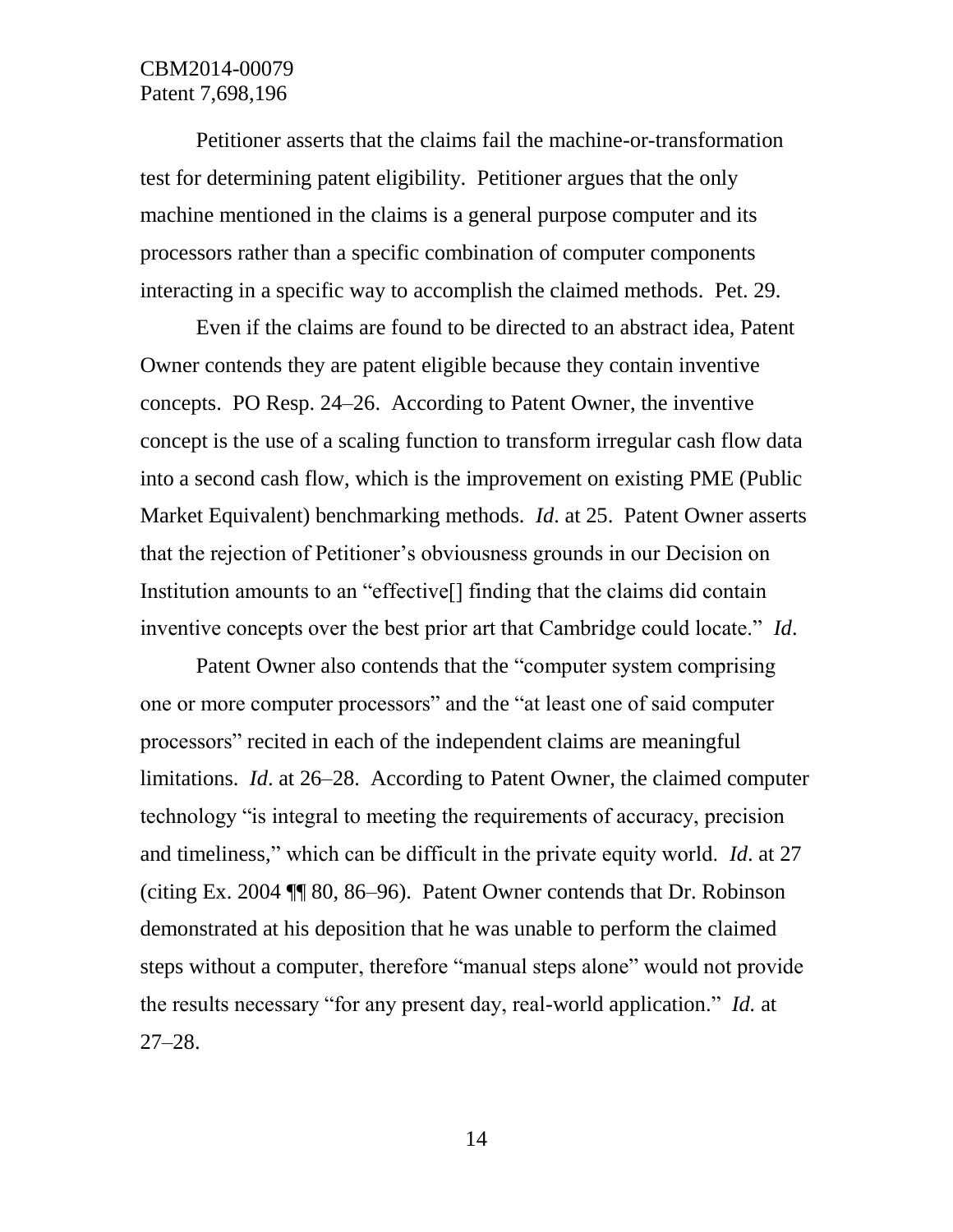Petitioner responds that an improved method of calculation is irrelevant to a determination under Section 101 in view of the Supreme Court's holding in *Flook*. Reply 6 (quoting *Flook*, 437 U.S. at 595 n.18 ("Very simply, our holding today is that a claim for an improved method of calculation, even when tied to a specific end use, is unpatentable subject matter under § 101.")). Petitioner also observes that Patent Owner does not dispute that any computer can be used to perform the claimed steps and directs us to Mr. Reyes' testimony that he does not need a specialized computer or program to perform the improved PME calculations. *Id.* at 7. Petitioner further cites *Alice*, 134 S. Ct. at 2360, *Mayo*, 132 S. Ct. at 1298, and *Gottschalk*, 409 U.S. at 71–72, to support its argument that such a general purpose computer to increase the speed or accuracy of the mathematical calculations will not impart patent eligibility to an otherwise abstract claim. *Id*.

We are convinced by Petitioners' argument that the '196 patent's claims do not contain an "inventive concept" sufficient to transform the claimed abstract idea into a patentable invention.

The fact that a claim relies on a method that is implemented on a computer does not, by itself, demonstrate that the claim is patent eligible. Rather, a challenged claim, properly construed, must incorporate enough meaningful limitations to ensure that what is claimed is more than just an abstract idea, and is not a mere "drafting effort designed to monopolize [an abstract idea] itself." *Mayo*, 132 S. Ct. at 1297. In order for a machine to impose a meaningful limitation on the scope of a method claim, it must play "a significant part in permitting the claimed method to be performed, rather than function solely as an obvious mechanism for permitting a solution to be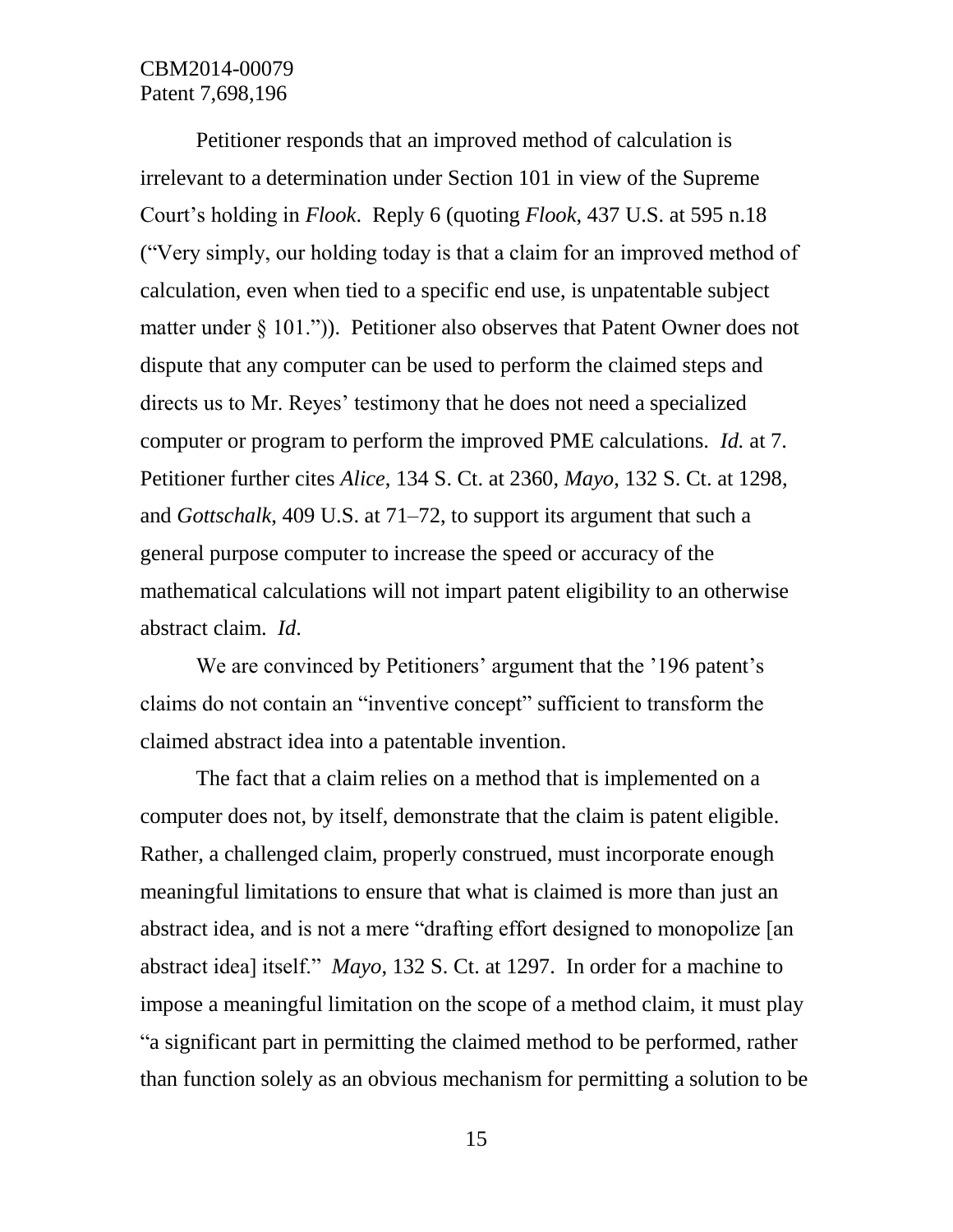achieved more quickly." *SiRF Tech., Inc. v. Int'l Trade Comm'n*, 601 F.3d 1319, 1333 (Fed. Cir. 2010). Claims that recite a method of doing business on a computer, and do no more than merely recite the use of the computer for its ordinary function of performing repetitive calculations, are not patent eligible. *Bancorp Servs., L.L.C. v. Sun Life Assurance Co.*, 687 F.3d 1266, 1278–79 (Fed. Cir. 2012) (finding computer used for its most basic function, the performance of repetitive calculation, does not impose a meaningful claim limitation).

We are persuaded that Petitioner has shown by a preponderance of the evidence that the extent to which a computer aids the performance of the claimed invention is no more than the ordinary function of common computer software programs, such as the Microsoft Excel spreadsheet used by Patent Owner's expert. Reply 7 (citing Ex. 1012, 153:15–154:21). Patent Owner's argument that the computer technology required by the '196 patent claims "is integral to meeting the requirements of accuracy, precision and timeliness" (PO Resp. 27 (citing Ex. 2004 ¶ 96)) focuses on a specific commercial application of the patent claims "[i]n the private equity world" (*id*. (citing Ex. 2004 ¶¶ 86–95)). We are not persuaded by Patent Owner's arguments because they presume particular mathematical computation methods not required by the claims, and reinforce that the nature of the invention is a patent ineligible mathematical algorithm. For example, Patent Owner contends that when presented with a problem to solve at his deposition, Petitioner's expert, Dr. Robinson, inaccurately computed a real rate of return on an investment because he used quarterly compounding rather than daily compounding. Ex. 2004 ¶ 87. According to Mr. Reyes, Patent Owner's expert, "daily cashflow (as opposed to monthly or quarterly)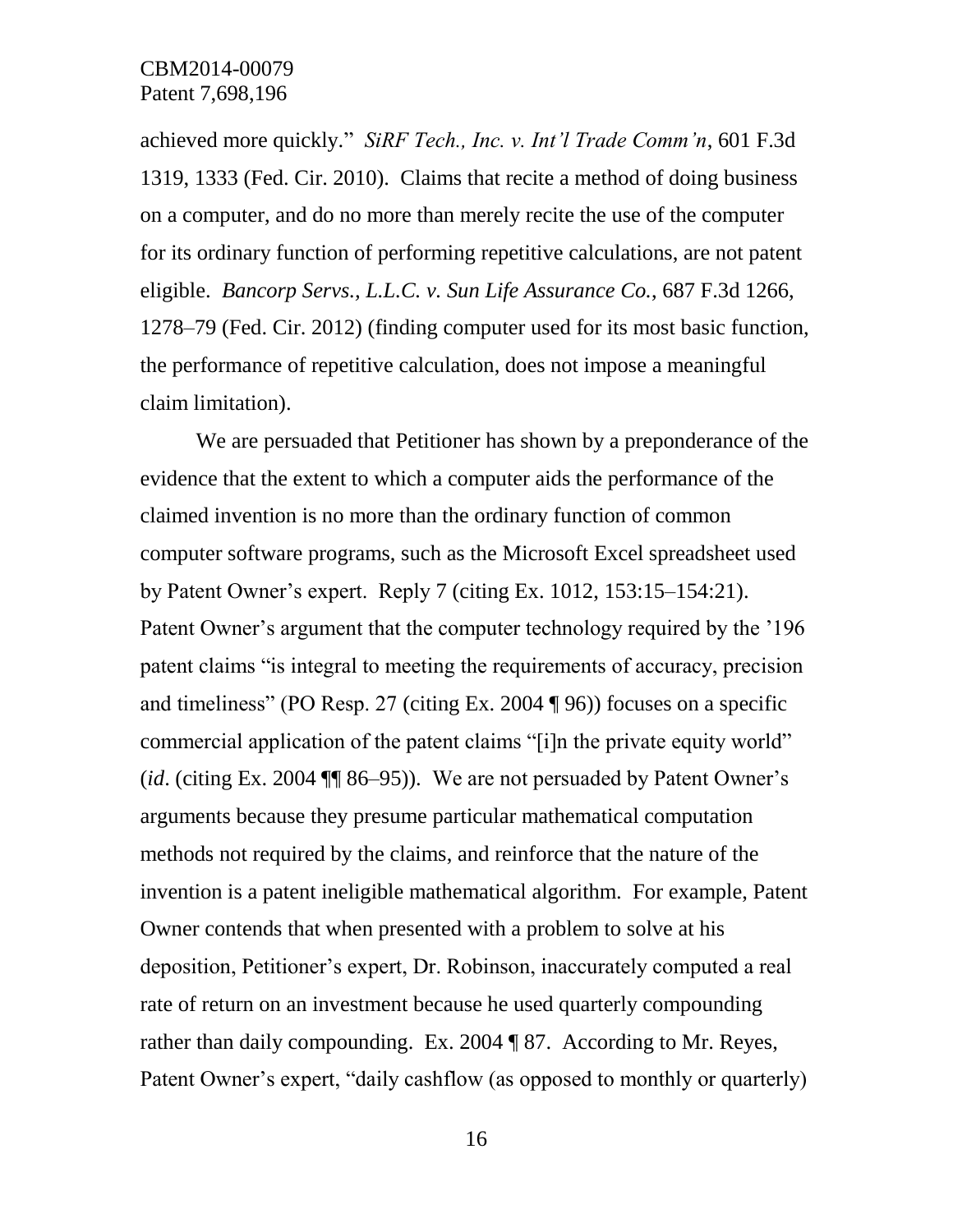has been recognized as a requisite compounding frequency as far back as the 1960s." *Id*. at ¶ 91. Such mathematical computations, even if required by the claims, are not sufficient to transform the claims into patent eligible subject matter.

#### *a. Claim 1*

Petitioner has shown that each of the independent claims involves gathering data and performing calculations with the data. Pet. 21–26. Petitioner also has shown that any computer can be used to perform the claimed steps. *Id*. at 30 (citing Ex. 1001, 16:16–19); Reply 7 (citing Ex. 1012, 153:15–154:21). The Robinson Declaration explains how the data manipulation shown in Figures 11a, 11b, and 11c of the '196 patent can be carried out using paper and pencil using ordinary arithmetic. Ex. 1006 ¶¶ 20–22. Petitioner also has shown that the minimal complexity of the calculations required by the claims was performed manually by Patent Owner's expert at deposition. Reply 12 (citing Ex. 1012, 112:23–119:17; Ex. 1011).

Taking claim 1 as an example, it recites steps directed to data gathering (e.g., "receiving . . . cash flow data for the financial product" and "receiving . . . values for the index") followed by steps directed to performing calculations on the data (e.g., "determining . . . a performance characteristic of the financial product" and "determining . . . a value of a scaling function"). Pet. 21. We agree with Petitioner that the claimed steps do not add a technological advance because they are directed to the abstract idea of manipulating and calculating data for a financial product. *See id*.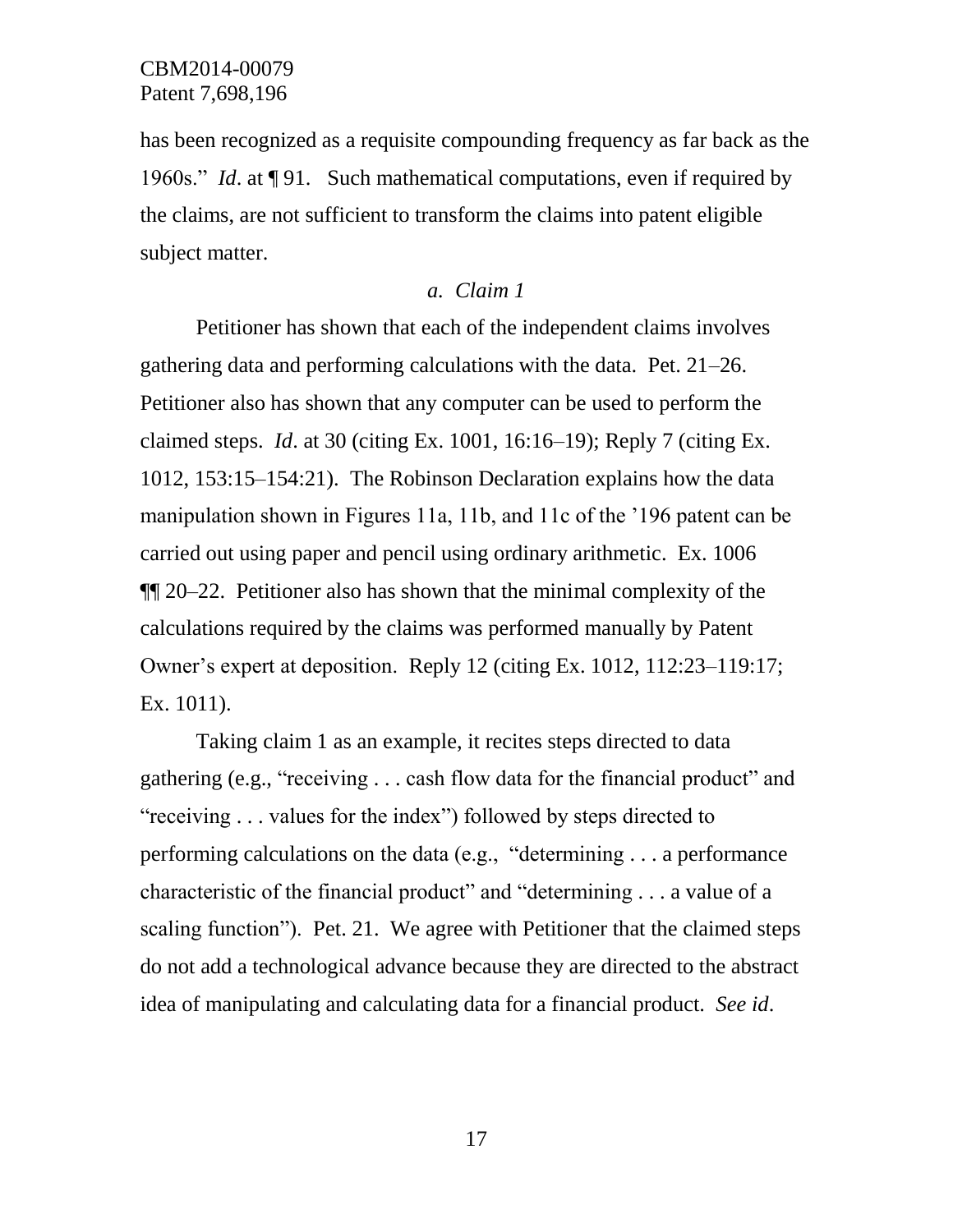### *b. Claim 12*

Independent claim 12 recites data gathering and calculating steps similar to those recited in claim 1 and adds a step of "outputting using at least one of said computer processors an indication of the determined value." We agree with Petitioner that this output step is an insignificant postsolution activity. *Id*. at 22.

### *c. Claim 17*

Independent claim 17 recites data gathering and calculating steps similar to those recited in claim 1 and adds "at least one of" four steps. We agree with Petitioner that those steps are either insignificant post-solution activities (e.g., "providing . . . a measure of the performance of the asset" or "providing the scaled cash flow data as input to a financial analysis system") or additional abstract data manipulation steps (e.g., "simulating . . . behavior of the at least one specific asset" or "analyzing the simulated cash flows"). Pet. 23–24.

## *d. Dependent Claims 2–11, 13–16*

Dependent claims 2, 3, and 16 recite exemplary financial products. Dependent claim 10 recites providing an output. Dependent claims 4–9, 11, and 13–15 specify further details of the abstract calculation (e.g., claim 4, "wherein . . . cash flow input events comprise draw downs"; claim 11, "wherein the performance characteristic is one of IRR and NAV"). We agree with Petitioner that these further limitations do not add a technological advance to the abstract idea of modeling a financial product having irregular cash flow. *See id*. at 24–25.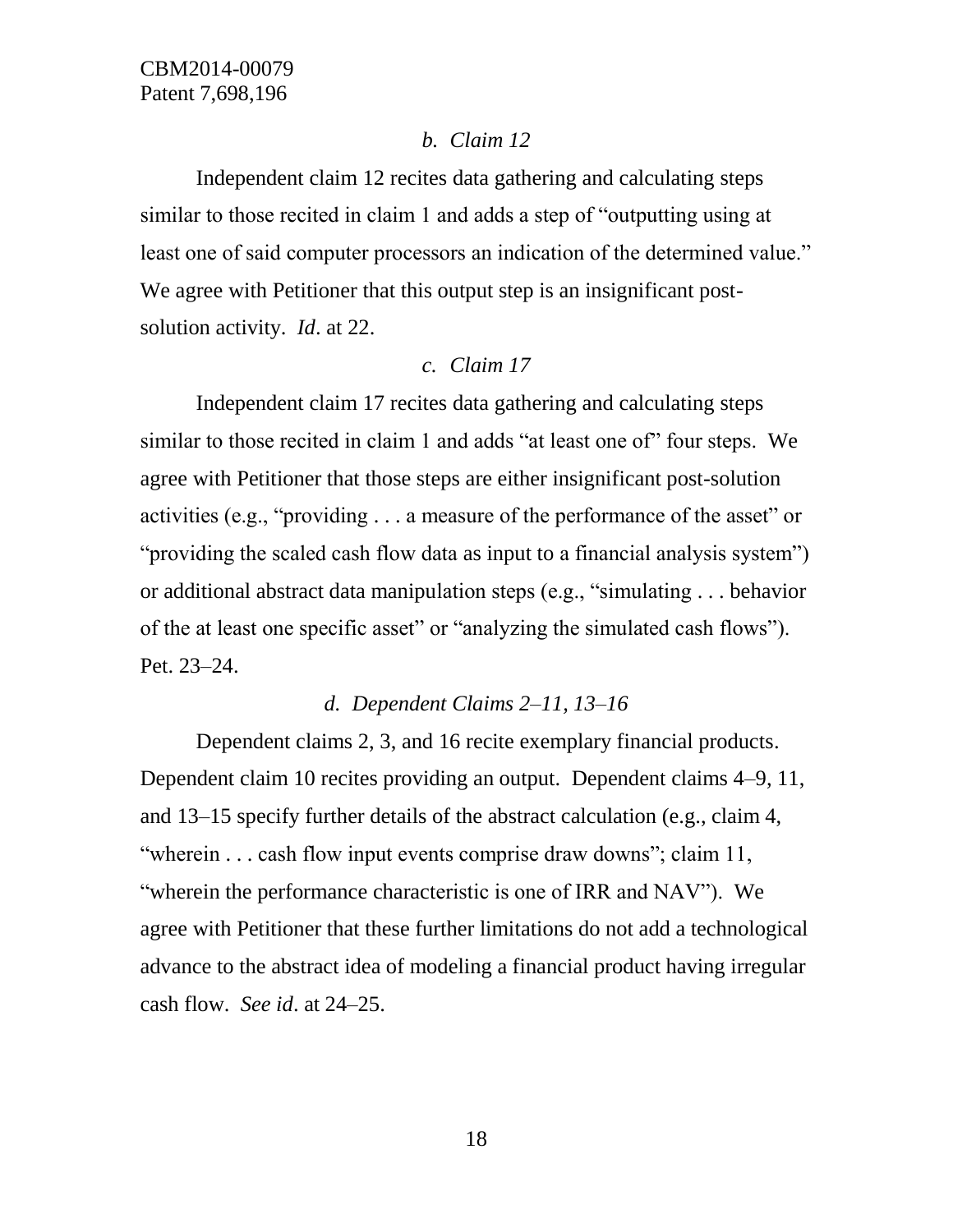#### 4. *Preemption*

Patent Owner argues that the '196 patent claims are not ineligible subject matter because they do not impermissibly preempt the use of an abstract idea. According to Patent Owner, "there are numerous examples in the record of different PME methods that do not use the scaling method covered by the '196 patent." PO Resp. 23. Patent Owner identifies two methods, the Kaplan-Schoar PME method and the Direct Alpha method, which Mr. Reyes testified do not scale cashflows in determining whether investment in private equity did better or worse than the same investment in public markets. *Id*. (citing Ex. 2004 ¶¶ 66–75).

Petitioner responds that "the unpatentability of natural laws applies even if the natural law at issue is narrowly claimed, for fear that granting even narrow patents to discoveries in these areas would 'tie up' the 'basic tools of scientific and technological work.'" Reply 10 (citing *Mayo*, 132 S. Ct. at 1301 (quoting Benson, 409 U.S. at 67)). Petitioner further argues that Mr. Reyes conceded that each of these methods is mathematically equivalent. *Id*. (citing Ex. 1012, 146:2–10).

We need not determine the mathematical relationship between Patent Owner's method of comparing financial products to an index and other methods of analyzing financial data in order to determine the degree to which such comparisons are preempted by the '196 patent claims, in light of our foregoing analysis under *Alice* and *Mayo*. *See Ariosa Diagnostics, Inc. v. Sequenom, Inc*., Nos. 2014-1139, 2014-1144, slip op. at 14 (Fed. Cir. June 12, 2015) ("[Q]uestions on preemption are inherent in and resolved by the § 101 analysis.").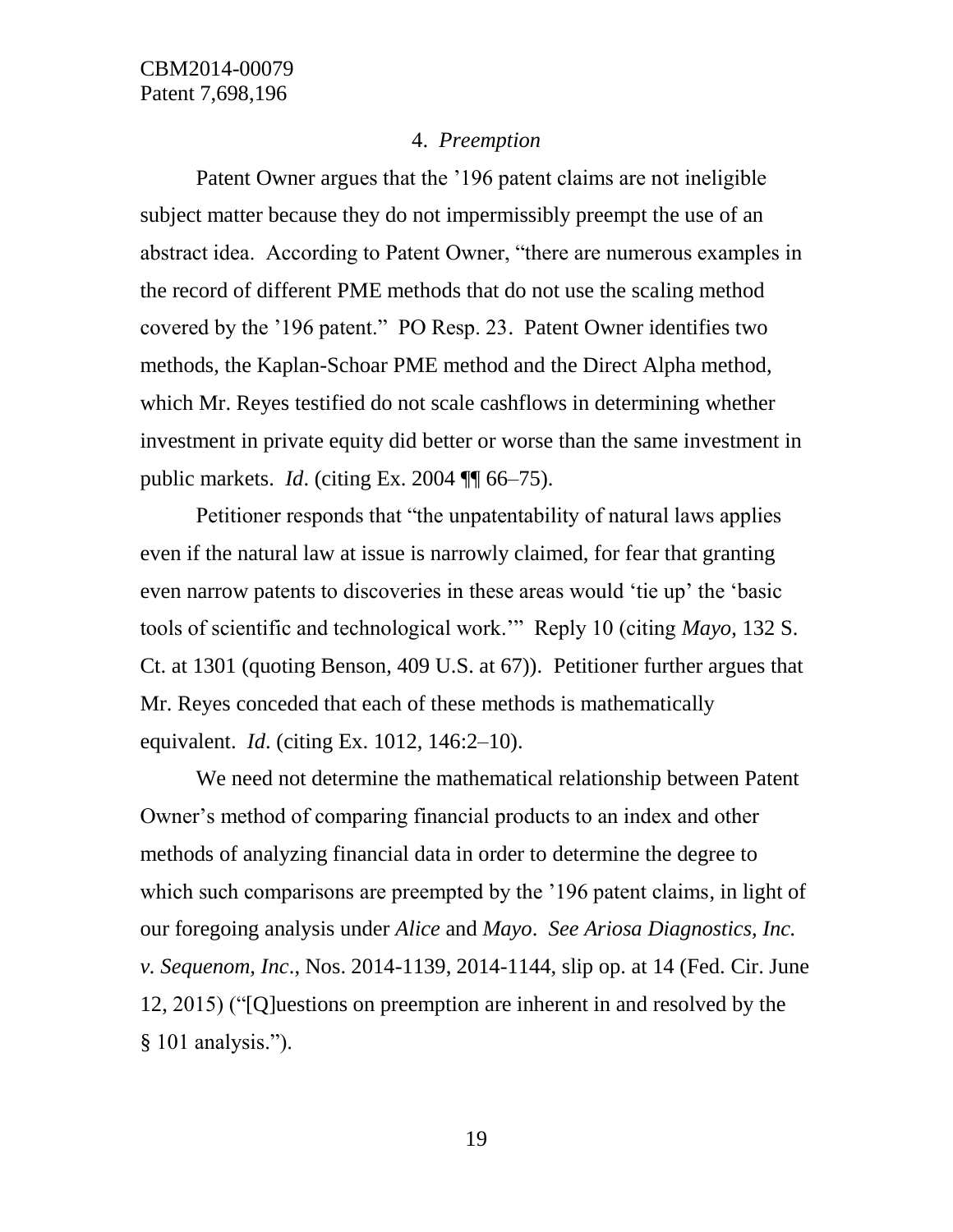## *D. Conclusion*

For the foregoing reasons, we conclude Petitioner has proven, by a preponderance of the evidence, that claims 1–17 of the '196 patent are unpatentable under 35 U.S.C. § 101.

# IV. ORDER

For the reasons given, it is:

ORDERED that Petitioner has established by a preponderance of the evidence that claims 1–17 of the '196 patent are unpatentable;

FURTHER ORDERED that Patent Owner's motion to exclude is dismissed as moot; and

FURTHER ORDERED that because this is a Final Written Decision, parties to the proceeding seeking judicial review of the Decision must comply with the notice and service requirements of 37 C.F.R. § 90.2.